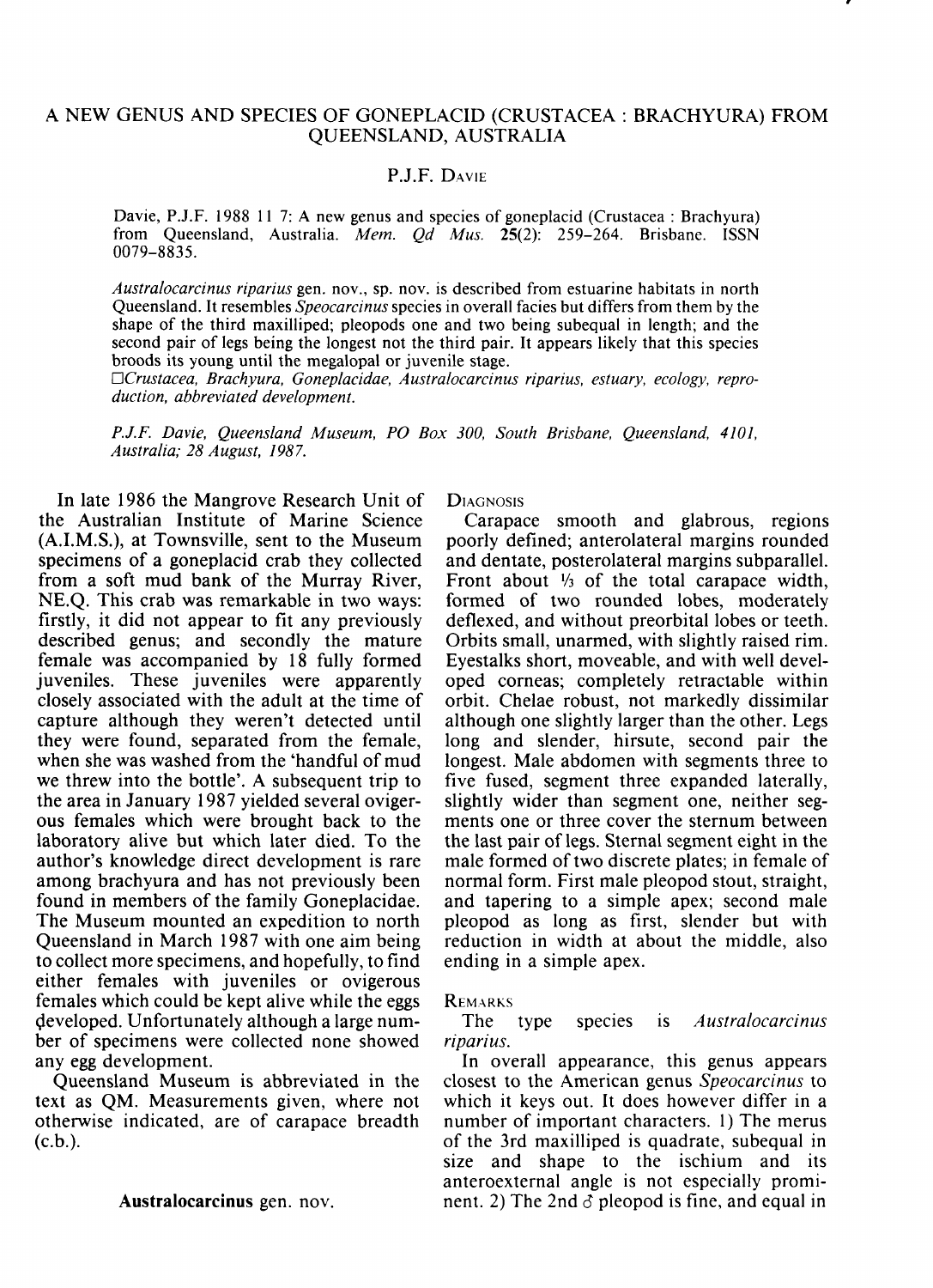length to the 1st  $\delta$  pleopod. 3) The epistome is quite broad. 4) The second pair of legs is the longest not the 3rd pair.

I am unable to confidently comment on its relationships to other genera. It clearly does not belong to the Rhizopinae which has recently been redefined and placed in the Pilumnidae (Ng, 1987). The rhizopines have typical pilumnid features, i.e. long, slender and sinuous first male pleopods; very short and sigmoid second male pleopods; and all male abdominal segments free. Because of this definition a number of genera can no longer be considered to belong to the Rhizopinae, but their new affiliations are in doubt. This group is currently under consideration pending a full revision by Dr D. Guinot (pers. comm.). *Australocarcinus* must also lie within this group.

The lengthened 2nd *S* pleopod has been described in specimens identified as *'Typhlocarcinodes piroculatus'* by Serene (1964: 237-9) however these specimens have been placed in a new genus and species by Ng (1987). This new genus also apparently falls into the 'in limbo' group of genera mentioned above. A long second male pleopod is common in the Carcinoplacinae (see Guinot, 1969b) but due to the form of the abdomen *Australocarcinus* cannot be placed in that subfamily. It seems that the elongation of the second  $\delta$  pleopod is a character which has arisen independently a number of times within the Goneplacidae.

The 2nd *6* pleopods of the Indo-Pacific *Speocarcinus celebensis* Tesch, 1918, and *S. laevimarginatusYokoya,* 1933, have apparently not been described but according to Guinot (1969c: 706) these species are congeneric, and not true *Speocarcinus* species. The present new species however differs from these in having segments 3-5 of the abdomen fused as in true *Speocarcinus* species and therefore cannot be considered also to be congeneric with those other Indo-Pacific species.

### **Australocarcinus riparius** sp. nov.

MATERIAL EXAMINED

HOLOTYPE: QM W131I3, *6* (13.1 mm), Murray River, riverbank near Tate's Landing, NE.Q., 18.iii.l987, P. Davie, J. Short.

PARATYPES: QM W12915, 5  $\delta$  (6.8-13.1 mm), 7  $\circ$ (8.7-11.5 mm), same data as holotype. QM W12891,  $1 \delta$  (11.8 mm), Murray River, NE.Q., near entrance to Tate's Landing, in mud along bank, 17.iii.l987, P. Davie, J. Short; QM W12895, 12  $\delta$  (4.4-10.3 mm), 6  $\circ$ 

 $(6.3-11.1 \text{ mm})$ , data as for W12891; QM W12916, 8  $\delta(8.1 - 12.2 \text{ mm})$ ,  $10 \text{ }$  (7.1-12.8 mm), Murray R., NE.Q., upstream of Tate's Landing, in riverbank, [14-16.iii.1987,](http://14-16.iii.1987) P. Davie, J. Short; QM W13190, 1 juv. *6* (4.5 mm) Murray River, NE.Q., edge of bank, low water neap, 15.v. 1978, P. Davie; QM W13191, 1  $9$  (7.8 mm), Murray R., NE.Q., on algal mat near low water neap, upper estuary, 15.v. 1978, P. Davie, R. Timmins; QM W13192, 1 ovig. 9 (10.7 mm), Murray R., NE.Q., Jan. 1987, S. Frusher; QM W13193, 1 9 (9.7 mm), 18 juvs, Murray R., NE.Q., [26.xi.1986,](http://26.xi.1986) S. Frusher and R. Giddins; QM W13194,  $1 \delta$  (10.0 mm), Bowen Creek, Hinchinbrook Is., NE.Q., April 1987, S. Frusher.

#### **DESCRIPTION**

Carapace: Wider than long (c.  $1.25 \times$ ), smooth, sparsely covered with very short hairs, which are most abundant on the posterolateral branchial regions; regions poorly defined but with cardiac and metagastric regions defined by shallow grooves. Protogastric and branchial regions noticeably swollen in large mature males. Carapace flat from side to side except for regional swellings, but fore and aft is strongly deflexed over anterior third. Posterolateral margins almost straight, slightly convex; branchial regions with a posterolateral facet reminiscent of the Varuninae. Anterolateral margins sharp and marked by four strong, slightly upturned, teeth, outer orbital edges without teeth, first anterolateral tooth long, low, truncate, commencing as a ridge a little way behind orbit, second to fourth teeth of similar form, forwardly vaulted, blunt; third tooth the largest; greatest carapace width across last anterolateral teeth.

Front broadly bilobed with no trace of preorbital teeth; slightly raised margin continuing smoothly around to encircle orbit. Eyes with corneas well developed, on moveable eyestalks; eyes retractable within orbits but still clearly visible in dorsal view. Antenna (including antennal peduncle) with free access to the orbit; antennal flagellum long extending laterally to a point in line with apex of second anterolateral tooth. Antennules fold transversely and are completely retractable under frontal lobes. Pterygostome adjacent to third maxillipeds and below anterolateral teeth with only short sparse setae but posterior to this are long dense plumose setae distinctly visible in dorsal view below the anterolateral margins.

Third maxillipeds (Fig. IC). Merus and ischium subequal, both quadrate. Merus with outer margin convex but not strongly produced anterolaterally, inner and lower margins of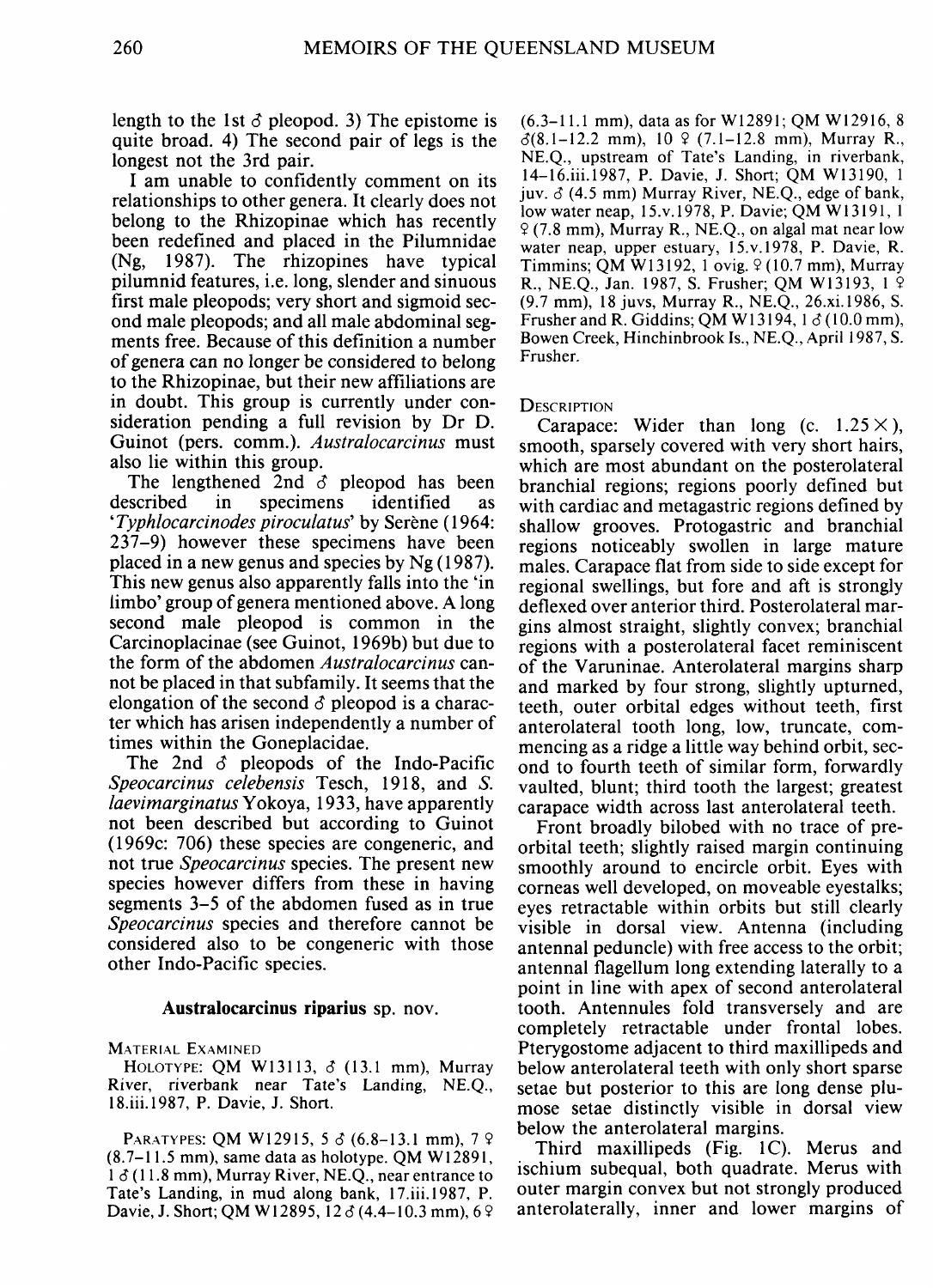ischium and merus lined with fine setae. Palp with bristles, being very long and stout distally; these bristles slightly recurved and bearing on distal half of inner margin a series of short fine comb like teeth.

Male abdomen (Fig. IE). Segments three to five fused. Telson elongate, rounded triangular. Penultimate segment c.  $0.62 \times$  length of telson, with lateral borders shallowly sinuous. Segments

three to five with straight divergent borders. Segment two constricted. Segment one narrow, laterally expanded but not as wide as base of the fused segments 3-5. Neither the base of segments 3-5, nor segment one cover the sternites between the last pair of walking legs.

Female abdomen (Fig. 2C) relatively narrow, not nearly covering sternal segments.

First male pleopod (Fig. 1B) stout; tapering to



FIG. 1: *Australocarcinus riparius* gen. nov., sp. nov. A. second male pleopod; B. first male pleopod; C. third maxilliped; D. carapace; E. male abdomen; F. sternal segments and disposition of gonopod. AB = abdominal segment;  $ST$  = sternal segment;  $CX$  = coxa;  $G$  = gonopod.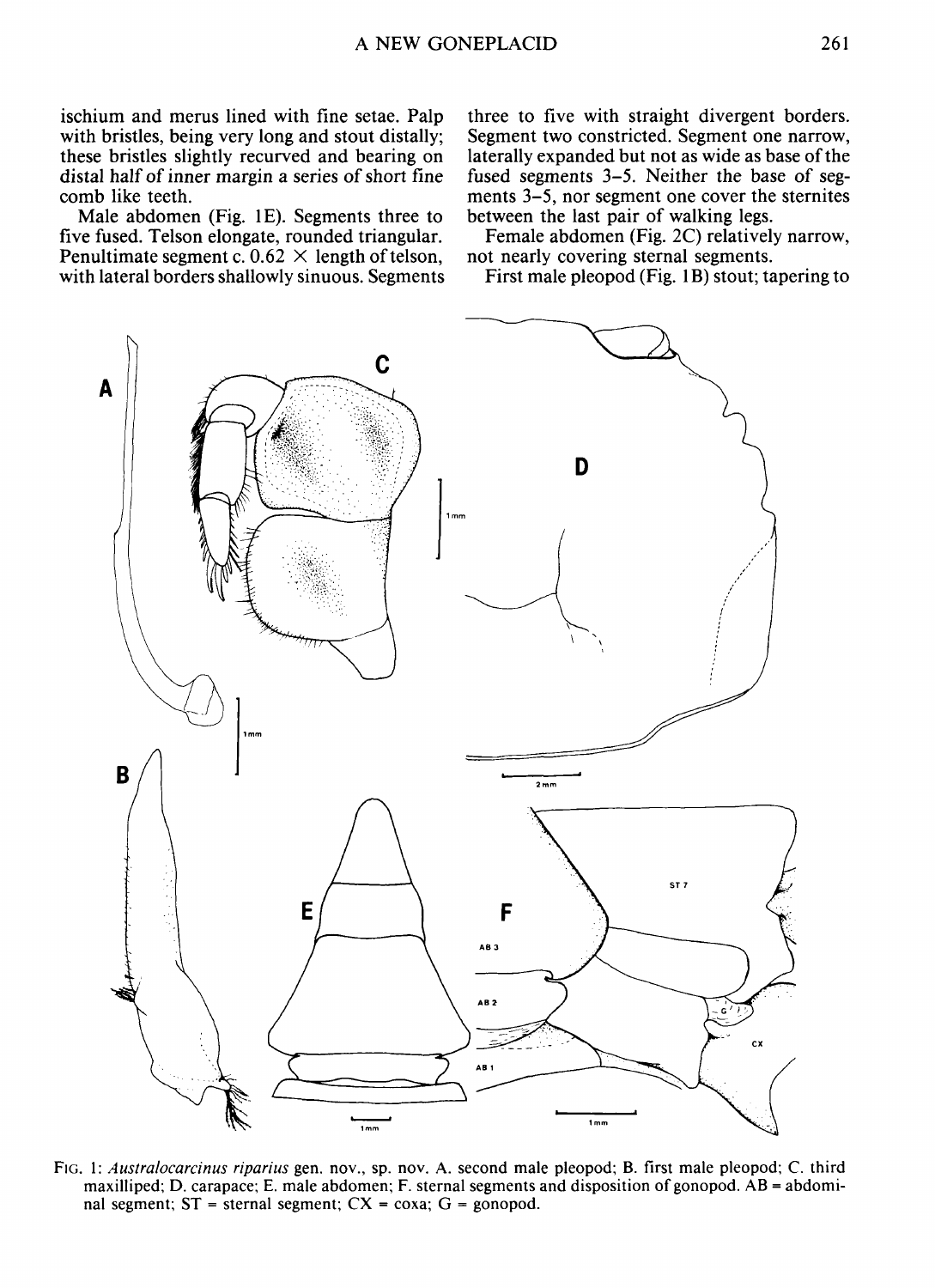

FIG. 2: *A. riparius.* A,B. right and left male chelae; C. female abdomen. Scale lines = 2 mm.

a simple, bluntly pointed tip. Distal quarter naked, medial half with sparse, short, simple hairs laterally. Bluntly rounded 'elbow' about  $\frac{1}{3}$ of distance from base with a few longer, plumose setae. Second male pleopod (Fig. lA) subequal in length to first, slender; parallel sides but with a median constriction; tip obliquely slanted, with acute tip.

Sternite eight of male (Fig. 1F) with anterior third formed into a separate plate. Coxal gonopod appears to pass below the joint of the two plates of sternite eight. Sternite eight of female is a normal single plate.

Chelae of adult males (Fig. 2A,B) strongly developed, the right slightly the larger. Merus stout, triangular in section, with 6-8 large granules along outer inferior border and 2-3 on inner inferior border. Shaggily hirsute along inner borders of ishium and merus. Carpus subquadrate in dorsal view with strong blunt triangular tooth on inner edge; sparse short hairs present on surface. Palm of chelae swollen, inner and outer faces smooth, 1-3 granules present on inner superior border which is otherwise rounded. Both fingers with median grooves on inner and outer faces which bear short hairs, these run the length of the fixed fingers but are mainly restricted to the distal half of the dactyls.

Additional hair lined grooves present ventrally on fixed fingers, but are most prominent distally. Fingers pointed, with differentiated teeth that are subequal on smaller chela, but enlarged proximally on larger chela. In mature males dactyl of large chela  $0.84 \times$  length of palm (palm measured in mid-line of outer face and excluding fixed finger); fingers of smaller chela relatively longer,  $0.96 \times$  length of palm. Walking legs long, slender, unarmed, second pair the longest (c. 1.75  $\times$  breadth of carapace). First pair with thick, dense clothing of long hairs on ventral and lateral faces of carpus, propodus, and dactylus. Other legs with dense hair confined to a narrow fringe on propodus and dactylus. Short and long hairs scattered sparsely over all segments of all legs.

## **DISTRIBUTION**

Currently only known from the Murray River, NE. Queensland, and Bowen Creek on the nearby Hinchinbrook Island.

### **E**COLOGY

Appears to be restricted to estuaries. It is cryptic, and lives intertidally in the soft mud of river banks. It excavates its own burrows but the entrances to these are not distinguishable from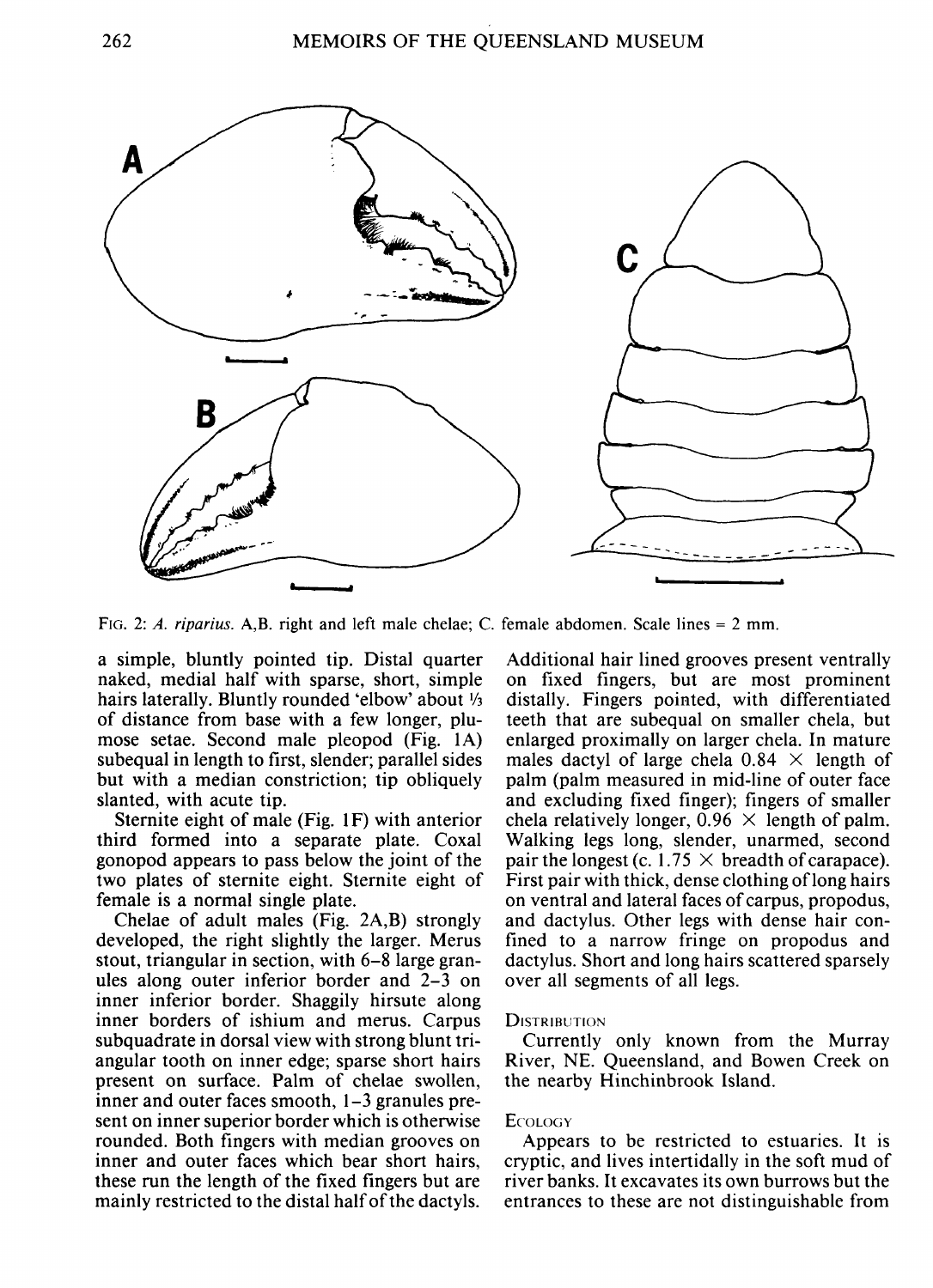

**{IiI i i i i i i11iIi11 1 111f 1111 f I t i ! n H I i i i I H** 

FIG. 3: *Austmlocarcinus riparius* gen. nov., sp. nov. Scale divisions in mm.

those of other crabs which inhabit the banks. Burrows may penetrate 20-30 cms into the bank and are typically narrow and meandering. A male and female pair are often found together in the same burrow.

They seem most abundant in the mid- to upper-estuary zone where salinities are greater than 20 p.p.t. only around November/December (pre-summer rains) and the water is almost fresh between February and August (Dr T. Smith, A.I.M.S., pers. comm.).

#### **REPRODUCTION**

As mentioned earlier it seems probable that this species may show direct development of the young, or at least abbreviated development with the final metamorphoses taking place in the burrow of the adult. The single ovigerous female in the collection had 71 eggs which each measured 1 mm in diameter. There were 18 juveniles associated with the other female already discussed, and these measured c. 1.7 mm c.b. Some of these may however have been lost in the collection process.

Considering that several ovigerous females were observed by the members of A.I.M.S. during December and January even though relatively few specimens were collected, it seems that reproduction may be largely confined to the spring and early summer months. By March when the author made his large collections none were observed. The period of highest salinities (10-20 p.p.t.) occurs between September and January, and this is probably pertinent.

Goneplacids are an atypical component of estuarine intertidal habitats. Abbreviated development would be a likely adaptation for exploitation of this labile environment. Strategies for reproduction and adaptations for estuarine life have been briefly reviewed by Davie (1985).

## **ETYMOLOGY**

The specific name is latin and means frequenting river banks.

## ACKNOWLEDGEMENTS

I am indebted to Stewart Frusher and the other members of the Australian Institute of Marine Science Mangrove Research Unit who first brought this crab to my attention and donated specimens to the Queensland Museum. Mr John Short is thanked for his field assistance and for his photographic skills. Dr Peter Ng is especially thanked for reading and commenting on the manuscript.